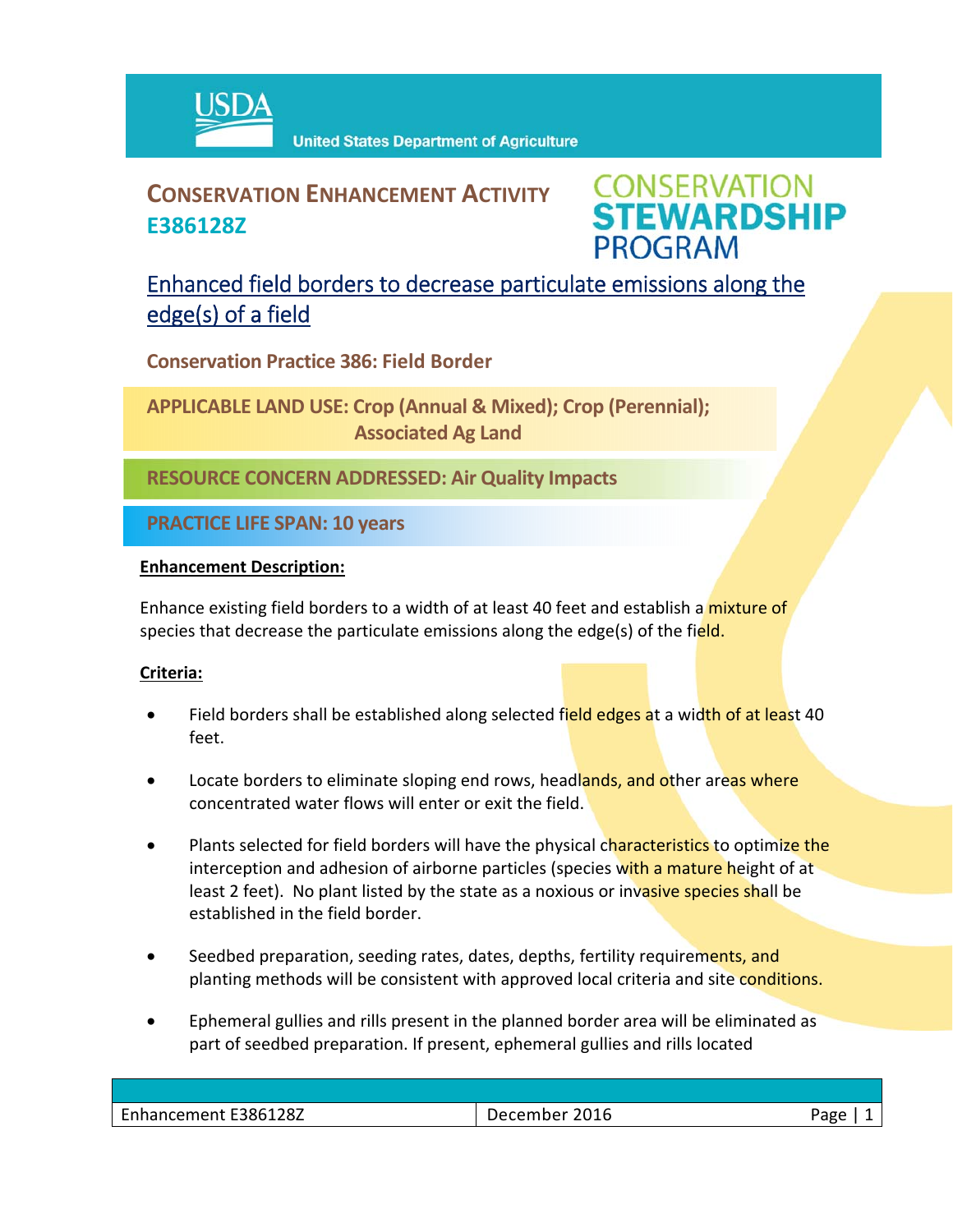

immediately upslope from the planned border area need to be treated to ensure more of a sheet flow into the planned border area.

# **CONSERVATION<br>STEWARDSHIP PROGRAM**

- Do not burn the field border.
- Operation and maintenance requirements.
	- o Repair storm damage.
	- o Remove sediment from above, within and along the leading edge of the field border when accumulated sediment either alters the function of the field border or threatens the degradation of the planted species.
	- o Shut off sprayers and raise tillage equipment to avoid damage to field borders.
	- o Shape and reseed border areas damaged by animals, chemicals, tillage, or equipment traffic.
	- o Do not use the field border as a hay yard or machinery parking lot for any extended period of time, especially if doing so will damage or impair the function of the field border.
	- o Schedule mowing, harvest, weed control, and other management **activities wi**thin the field border to accommodate the plants ability to intercept particulate emissions. Vehicle traffic should be avoided in the field border area.
	- o Maintain desired vegetative communities and plant vigor by liming, fertilizing, mowing, disking, or burning and controlling noxious and invasive weeds to sustain effectiveness of the border.
	- o Repair and reseed ephemeral gullies and rills that develop in the border.
	- o When managing for wildlife, maintenance activities that result in disturbance of vegetation should not be conducted during the primary nesting, fawning and calving seasons. Activities should be timed to allow for regrowth before the growing season ends whenever possible.
	- o Periodic removal of some products such as medicinal herbs, nuts, and fruits is permitted provided the conservation purpose is not compromised by the loss of vegetation or harvesting disturbance.
	- o Avoid vehicle traffic when soil moisture conditions are saturated.
	- o Maintain records of the field border maintenance as needed by the land user.

| Enhancement E386128Z | 2016<br>December | Page<br>ub. |
|----------------------|------------------|-------------|